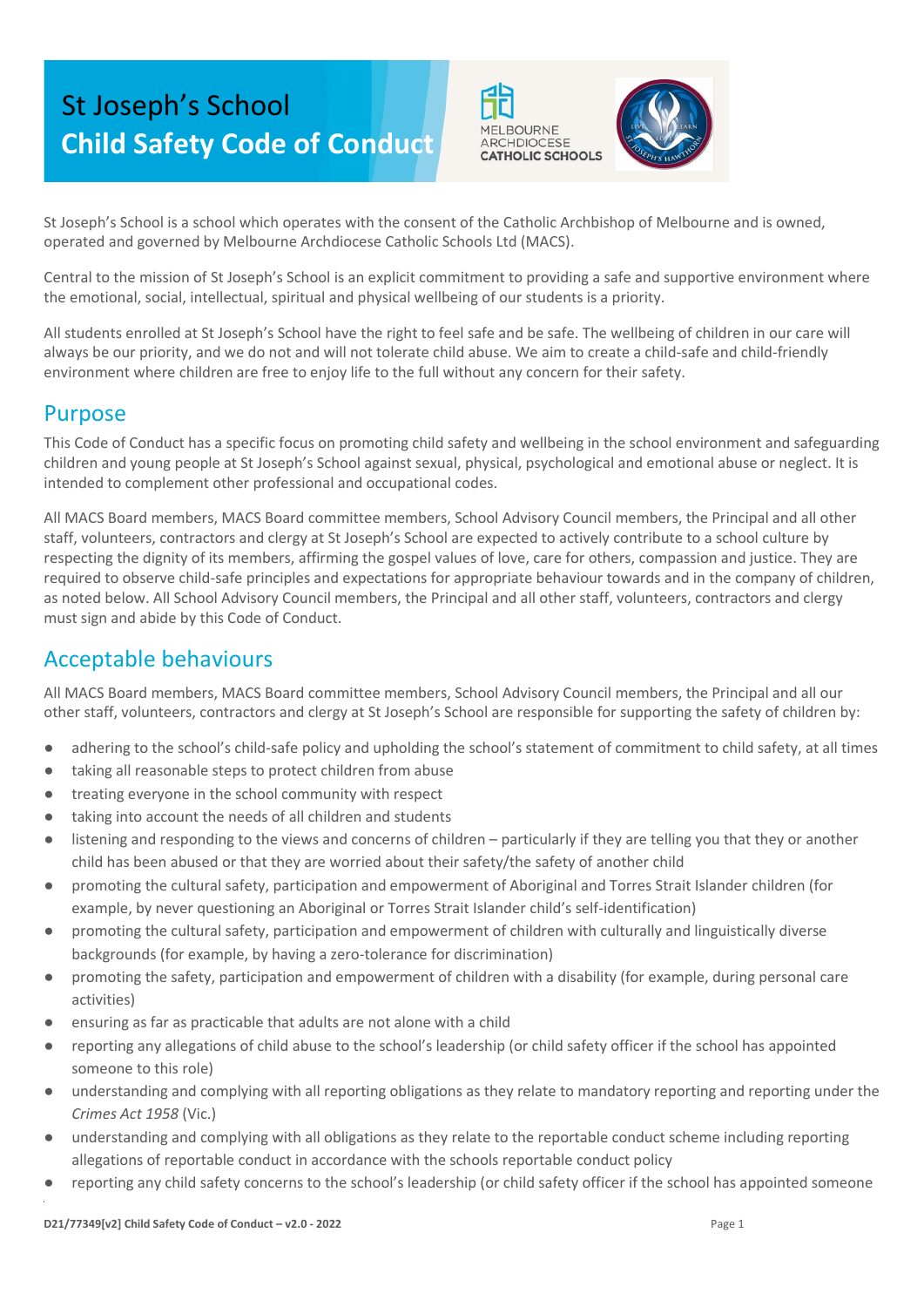to this role)

- ensuring as quickly as possible that the child is safe if an allegation of child abuse is made
- reporting to the Victorian Institute of Teaching (VIT) any charges, committals for trial or convictions in relation to a sexual office by a registered teacher, or specific allegations or concerns about a registered teacher
- ensuring they comply with any and all applicable professional or occupational codes of conduct.

## Unacceptable behaviours

All MACS Board members, MACS Board committee members, School Advisory Council members, the Principal and all our other staff, volunteers, contractors and clergy at St Joseph's School must not:

- ignore or disregard any suspected or disclosed child abuse
- develop any special relationships with children that could be seen as favouritism (for example, the offering of gifts or special treatment for specific children)
- exhibit behaviours with children which may be construed as unnecessarily physical (for example, inappropriate sitting on laps)
- put children at risk of abuse (for example, by locking doors)
- initiate unnecessary physical contact with children or do things of a personal nature that a child can do for themselves (for example, toileting or changing clothes)
- engage in open discussions of a mature or adult nature in the presence of children (for example, personal social activities)
- use inappropriate language in the presence of children
- express personal views on cultures, race or sexuality in the presence of children
- discriminate against any child, including because of age, gender, race, culture, vulnerability, sexuality, ethnicity or disability
- work with children while under the influence of alcohol or illegal drugs
- have contact with a child or their family outside school without the school leadership's or child safety officer's (if the school has appointed someone to this role) knowledge and/or consent or the school governing authority's approval (for example, unauthorised after-hours tutoring, private instrumental/other lessons or sport coaching); accidental contact, such as seeing people in the street, is appropriate
- have any online contact with a child (including by social media, email, instant messaging) or their family unless necessary (for example, providing families with eNewsletters or assisting students with their schoolwork)
- use any personal communication channels/devices such as a personal email account
- exchange personal contact details such as phone numbers, social networking sites or email addresses
- photograph or video a child without the consent of the parents, guardians or carers
- consume alcohol or drugs at school or at school events in the presence of children.

#### Teachers

Teachers are also required to abide by the principles relating to relationships with students as set out in the Victorian Teaching Profession's Code of Conduct published by the VIT. These principles include:

- knowing their students well, respecting their individual differences and catering for their individual abilities
- working to create an environment which promotes mutual respect
- modelling and engaging in respectful and impartial language
- protecting students from intimidation, embarrassment, humiliation and harm
- respecting a student's privacy in sensitive matters
- interacting with students without displaying bias or preference
- not violating or compromising the unique position that a teacher holds of influence and trust in their relationship with students.